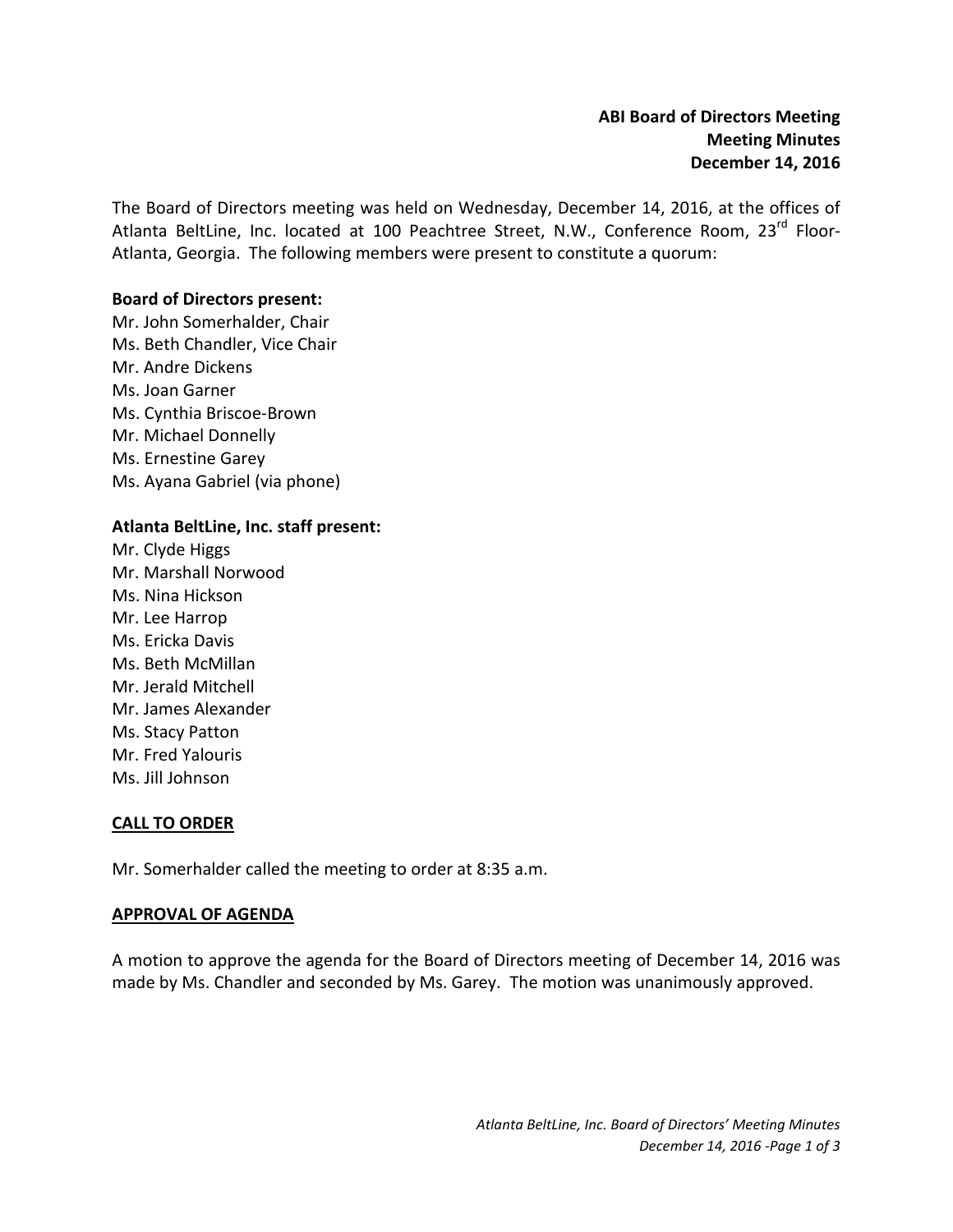# **APPROVAL OF MINUTES**

The Board unanimously approved the minutes from the Board of Directors' meeting on October 12, 2016 and Executive Committee meeting on November 7, 2016. A motion was made by Ms. Garner and seconded by Ms. Garey.

# **ELECTION NOTICE AND BOARD ACKNOWLEDGMENTS**

Ms. Garner was elected Board Secretary for the Atlanta BeltLine Board of Directors. A motion was made by Mr. Dickens and was seconded by Ms. Garey.

Mr. Somerhalder recognized the Board service of Mr. Donnelly, an outgoing Board Chair and Mr. Dickens, an outgoing Board Chair and Treasurer.

# **FINANCIAL REPORTS**

Mr. Norwood presented the Financial Report for October 2016. Mr. Norwood provided the Board with updates on the Moody and Fitch anticipated ratings for the Bonds. Moody gave the bonds a rating of A2 which does have an impact on the current interest rate. Mr. Dickens asked whether it was possible to develop a plan to improve the credit rating over the next two years. Mr. Norwood indicated that because the revenue source which would pay the debt service was dictated by the amount of tax increment, which is governed by the taxes which are imposed by the City and assessed by the County, this was not a matter over which ABI had control. Unlike most bonds, ABI bonds are not backed by the full faith and credit of the City, nor does the ABI Board have the authority to impose taxes which would increase the revenue stream, which is the tax increment.

# **PRESIDENT AND CEO REPORT**

Mr. Higgs presented the CEO Report in Mr. Morris' absence.

# **EXECUTIVE SESSION**

A motion to go into Executive Session was made by Ms. Chandler and was seconded by Mr. Dickens. The motion was unanimously approved. A motion to come out of Executive Session was made by Ms. Garner and was seconded by Ms. Garey. The motion was unanimously approved. Ms. Chandler made the motion to approve the Real Estate resolution presented during Executive Session and it was seconded by Ms. Garner. The motion was unanimously approved.